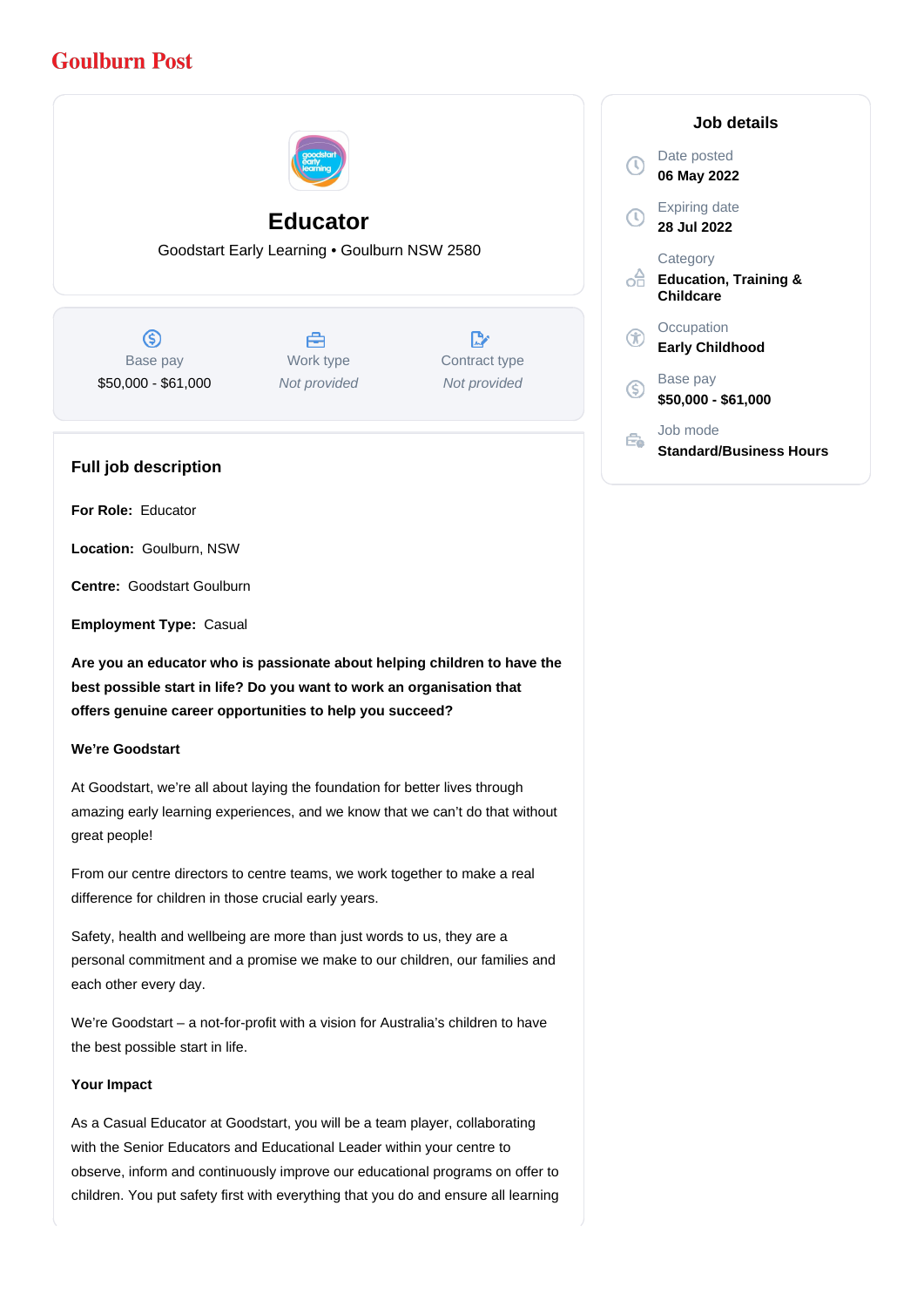experiences are inclusive and response to the needs of all children.

### **Why choose Goodstart?**

There are so many reasons to join the Goodstart family. Let's start with the benefits!

- **Better pay** you'll get at least 3% above the award rate, increasing to 5% by 2024
- **Paid professional development** we offer a range of opportunities to grow your skills and your career
- **Wellbeing focus** you'll get two extra days off per year. And our dedicated wellbeing program will ensure you get the support you need, when you need it most
- Additional leave you'll have the option to purchase extra leave for even greater work life balance
- 4 weeks paid parental leave increasing to 6 weeks from December 2023
- Retail and childcare discounts you'll save money on insurance, travel, and technology, and get 50% discount off your childcare gap fees

### **You'll also love:**

- Centre support dedicated support and guidance on a range of topics, such as safety, teaching and inclusion, delivered face to face or virtually by our centre support team
- Security and stability with over 670 centres across Australia, you'll have the support of a large network and the stability of a respected organization

If you have strong knowledge of the Early Years Learning Framework and National Quality Standards, plus hold a Certificate III or Diploma in Early Childhood (ACECQA approved equivalent), then we want to meet you!

#### **How to apply**

Click 'Apply Now' and submit your application. We review applications as they are submitted. **We encourage you to submit your application as soon as possible for your best chance to progress to the next stage of the process.**

### **Supporting our people and protecting our children**

We are an equal opportunity employer that is proud of our inclusive and diverse work environment. We support and encourage individual growth and strong teams that are made up of many different cultures and backgrounds.

We are deeply committed to Reconciliation and creating an environment where Aboriginal and Torres Strait Islander People feel connected and a strong sense of belonging. By weaving Aboriginal and Torres Strait Islander perspectives